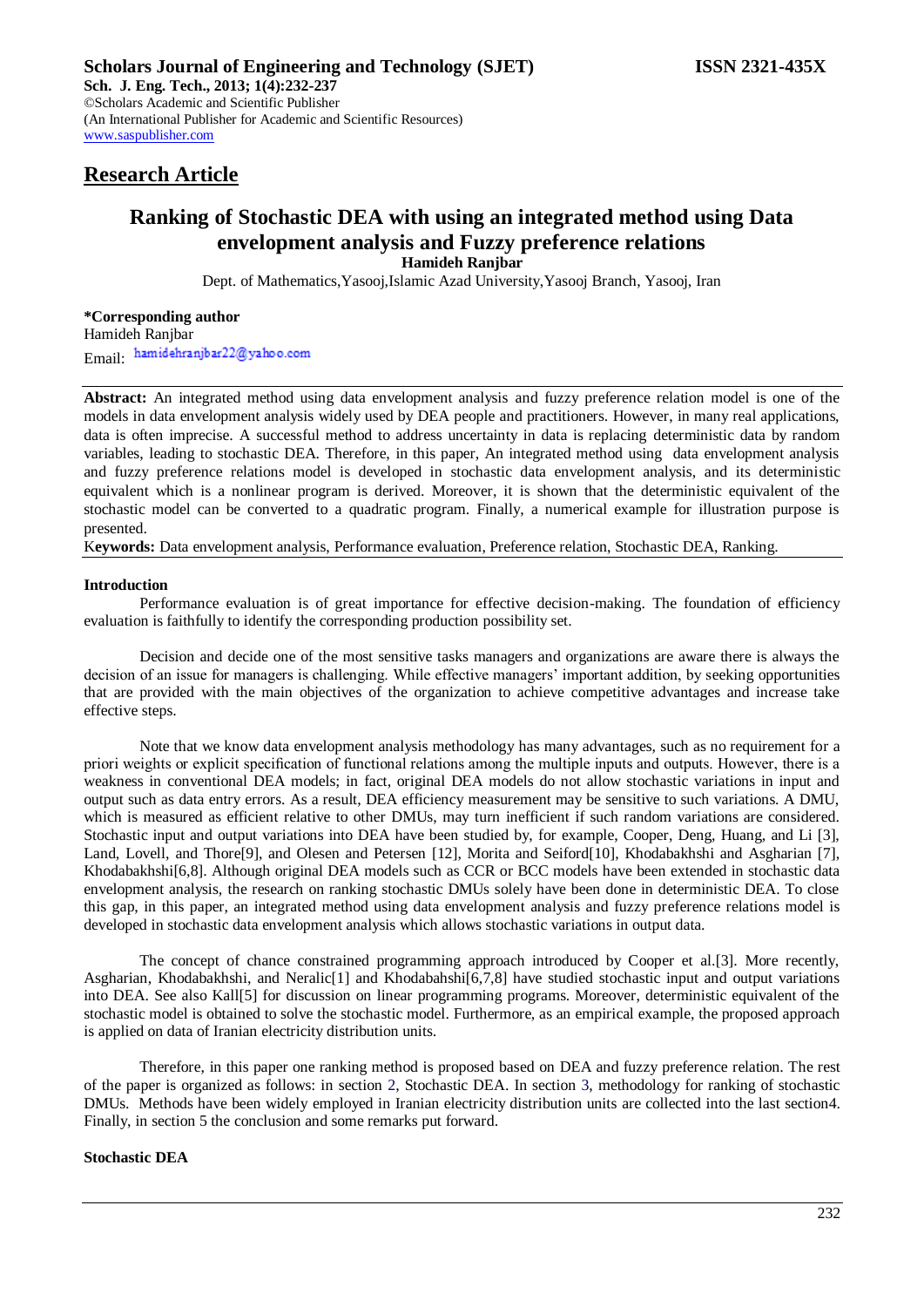In many important situations inputs or outputs of the DMUs are often considered to be random, so efficiency conclusions upon a deterministic DEA can be misleading because of a high sensivity of the efficiency scores to the realized levels of inputs or outputs. Stochastic DEA methods have therefore been designed to deal with the problems which are introduced by uncertainty.

We assume that there are n DMUs to be evaluated. For each DMU<sub>j</sub> (j=1, 2,..., n),  $\tilde{x}_j = (\tilde{x}_{1j}, \tilde{x}_{2j}, ..., \tilde{x}_{mj})$ ,  $\tilde{y}_j =$  $(\tilde{y}_{1j}, \tilde{y}_{2j},..., \tilde{y}_{sj})$  represent m, s random input and output vectors, Respectively. In this paper, the inputs are considered as deterministic variables and the outputs are considered as stochastic variables. Mathematicaly, the DEA model has the following formulation:

$$
Max \t E(\sum_{r=1}^{s} u_r \tilde{y}_{rd})
$$
  
s.t. 
$$
\sum_{i=1}^{m} v_i x_{id} = 1
$$
 (1)  

$$
pr\left(\frac{\sum_{r=1}^{s} u_r \tilde{y}_{rd}}{\sum_{i=1}^{m} v_i x_{ij}} \le \beta_j\right) \ge 1 - \alpha_j
$$
  $j = 1, 2, ..., n$   
 $u_r \ge 0, \t r = 1, 2, ..., s$   
 $v_i \ge 0$   $i = 1, 2, ..., m$ .

The above model is designed to measure the performance (DEA efficiency) of the specific dth DMU. The symbols  $(u_r, v_i)$  reperesnt weight multipliers related to the rth output and ith input. Pr stands for a probability and the superscript "~" indicates a stochastic variable.

The constraint  $pr\left(\frac{\sum_{r=1}^{s} u_r \tilde{y}_{r}}{\sum_{r=1}^{m} u_r \tilde{y}_{r}}\right)$  $\sum_{i=1}^{n} \frac{\alpha_i y_i}{\alpha_i y_i} \leq \beta_j$   $\geq 1 - \alpha_j$  is equivalent to:

$$
pr\left(\sum_{r=1}^s u_r\tilde{y}_{rj}\leq \beta_j\left(\sum_{i=1}^m v_i x_{ij}\right)\right)\geq 1-\alpha_j
$$

For  $j=1,2,...,n$ . Minus and divide both sides of inequality inside n parentheses by fix term yield:

$$
pr\left(\frac{\sum_{r=1}^s u_r(\widetilde{y}_{rj}-\overline{y}_{rj})}{\sqrt{v_j}}\leq \frac{\beta_j\left(\sum_{i=1}^m v_ix_{ij}\right)-\sum_{r=1}^s u_{rj}\overline{y}_{rj}}{\sqrt{v_j}}\right)\geq 1-\alpha_j
$$

Where  $\bar{y}_{rj}$  is the expected value of  $\tilde{y}_{rj}$  and  $v_j$  indicates the variance-covariance matrix of the jth DMU. Assume new variable  $\tilde{z}_j$  is defined as bellows:

$$
\tilde{z}_j = \frac{\sum_{r=1}^{s} u_r (\tilde{y}_{rj} - \bar{y}_{rj})}{\sqrt{v_j}} \qquad j = 1, 2, ..., n
$$

Which follows the standard normal distribution with zero mean and unit variance, because we assume  $\tilde{y}_j$  for  $j=1,2,...,n$ has normal distribution. Thus can write as follows:

$$
pr\left(\tilde{z}_j \leq \frac{\beta_j\left(\sum_{i=1}^m v_i x_{ij}\right) - \sum_{r=1}^s u_{r_j} \overline{y}_{rj}}{\sqrt{v_j}}\right) \geq 1 - \alpha_j \qquad j = 1, 2, ..., n
$$

Since  $\tilde{z}_j$  follows the standard normal distribution, the invariability of (1) is executed as follows:

$$
\left(\frac{\beta_j\left(\sum_{i=1}^m v_i x_{ij}\right) - \sum_{i=1}^s u_{r_j} \overline{y}_{rj}}{\sqrt{v_j}}\right) \ge F^{-1}\left(1 - \alpha_j\right) \qquad j = 1, 2, \dots, n
$$

Here, F stands for a cumulative distribution function of the normal distribution and  $F^{-1}$  indicates its inverse function. So model (1) can be written as:

 $Max \qquad E(\sum_{r=1}^{s} u_r \tilde{y}_{rd})$ s.t.  $\qquad \qquad \sum v_i x_{id}$  $\boldsymbol{m}$  $i=1$  $= 1$  (2)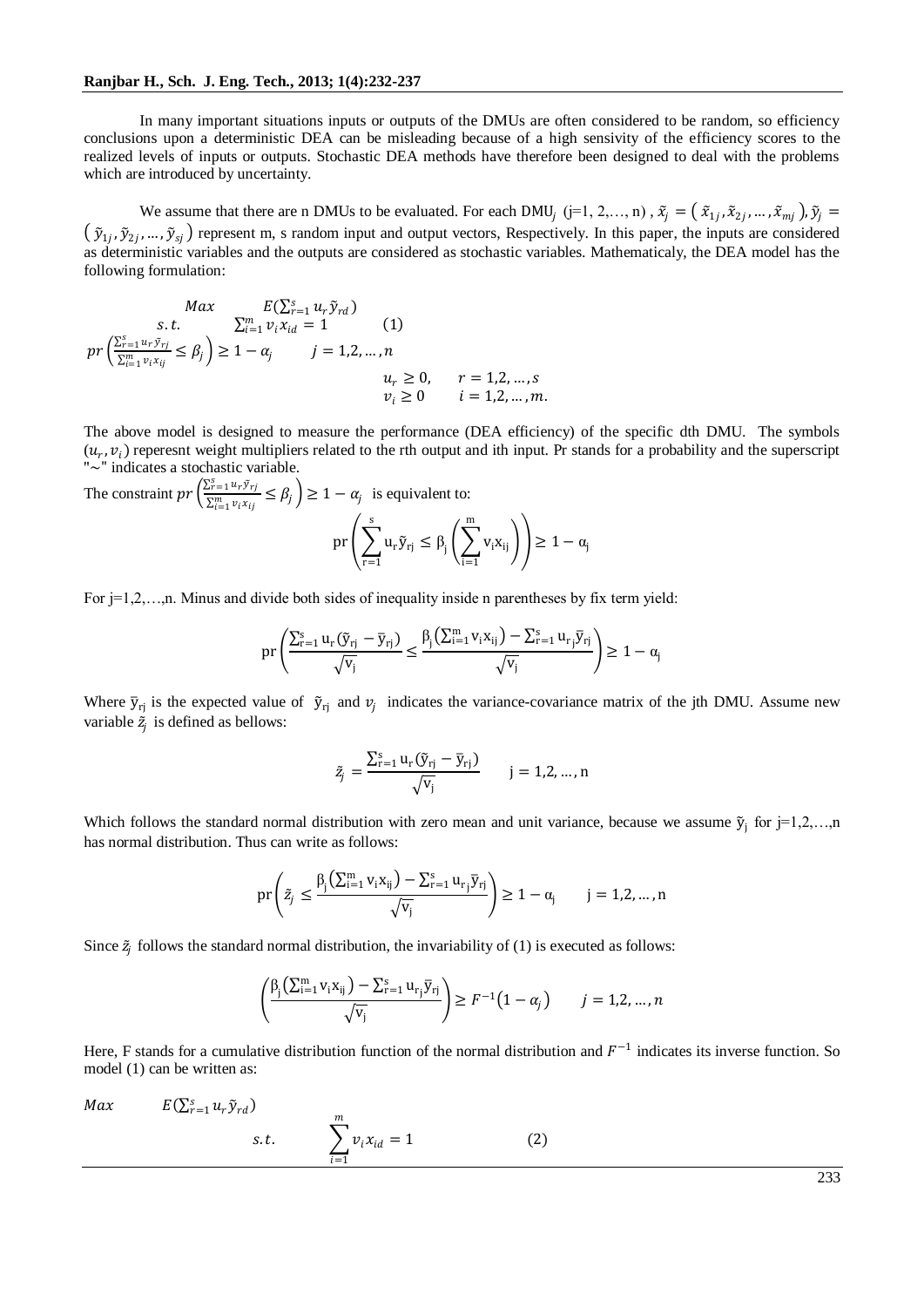$$
\beta_{j} \left( \sum_{i=1}^{m} v_{i} x_{ij} \right) - \sum_{r=1}^{s} u_{rj} \overline{y}_{rj} \geq \sqrt{v_{j}} F^{-1} (1 - \alpha_{j}) \quad j = 1, 2, ..., n
$$
  

$$
u_{r} \geq 0, \quad r = 1, 2, ..., s
$$
  

$$
v_{i} \geq 0 \quad i = 1, 2, ..., m.
$$

To obtain a linear programming equivalent to (2), this research assumes that a stochastic variable  $\tilde{y}_{ri}$  of reach output is expressed by  $\tilde{y}_{rj} = \bar{y}_{rj} + b_{rj} \varepsilon$  for  $r=1,2,...,s$  and  $j=1,2,...,n$ , where  $b_{rj}$  is its standard deviation. Also, it is assumed that a single random variable (ε) follows a normal distribution  $N(0, \sigma^2)$ .

Under such an assumption, and properties of variance and covariance that expressed as below: If  $x_1, x_2, ..., x_n$  be stochastic variables and

$$
y_1 = \sum_{i=1}^n a_i x_i
$$
,  $y_2 = \sum_{i=1}^n b_i x_i$ 

Where  $a_i$ ,  $b_i$  for i=1,..., n are constant, then:

$$
var(y_1) = \sum_{i=1}^{n} a_i^2 var(x_i) + 2 \sum_{i < j} a_i a_j cov(x_i, x_j)
$$
\n
$$
var(y_2) = \sum_{i=1}^{n} b_i^2 var(x_i) + 2 \sum_{i < j} b_i b_j cov(x_i, x_j)
$$
\n
$$
cov(y_1, y_2) = \sum_{i=1}^{n} a_i b_i var(x_i) + 2 \sum_{i < j} (a_i b_j + a_j b_i) cov(x_i, x_j)
$$

So  $v_i$  becomes  $v_j = (\sum_{r=1}^s u_r b_{rj} \sigma)^2$  (3)

 $Max$ 

Incorporating (3) in (2) provides:

$$
E(\sum_{r=1}^{s} u_r \tilde{y}_{rd})
$$
  
s.t. 
$$
\sum_{i=1}^{m} v_i x_{id} = 1
$$
  

$$
\beta_j \left( \sum_{i=1}^{m} v_i x_{ij} \right) - \sum_{r=1}^{s} u_{rj} \overline{y}_{rj} \geq \sum_{r=1}^{s} u_r b_{rj} \sigma \quad F^{-1} (1 - \alpha_j) \quad j = 1, 2, ..., n
$$
  

$$
u_r \geq 0, \quad r = 1, 2, ..., s
$$
  

$$
v_i \geq 0 \quad i = 1, 2, ..., m.
$$

Next paying attention to  $\tilde{y}_{rj} = \bar{y}_{rj} + b_{rj} \varepsilon$ , we reformulate the objective of (4) as follows:

$$
E\left(\sum_{r=1}^{s} u_r \tilde{y}_{rd}\right) = E\left(\sum_{r=1}^{s} u_r \tilde{y}_{rd}\right) = E\left(\sum_{r=1}^{s} u_r (\bar{y}_{rd} + b_{rd} \varepsilon)\right)
$$

$$
= E\left(\sum_{r=1}^{s} u_r \bar{y}_{rd}\right)
$$

$$
= E\left(\sum_{r=1}^{s} u_r \bar{y}_{rd}\right)
$$

Because of  $E(\sum_{r=1}^{s} u_r \bar{y}_{rd}) = \sum_{r=1}^{s} u_r \bar{y}_{rd}$  and  $E(\varepsilon) = 0$ . consequently, (4) can be formulated as the following linear programming model that is equivalent to (1):

 $Max \qquad \sum_{r=1}^{s} u_r \bar{y}_{rd}$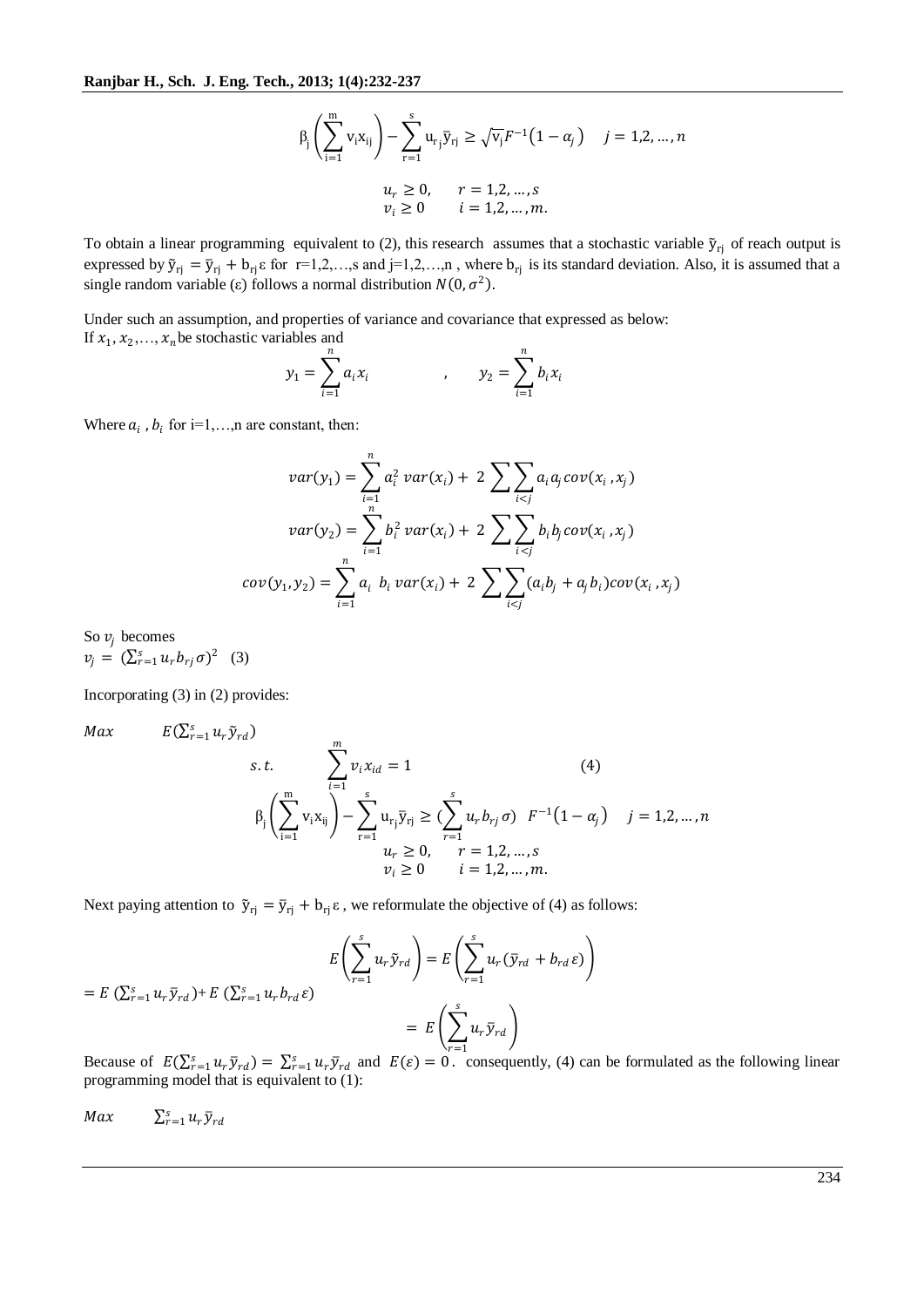s.t. 
$$
\sum_{i=1}^{m} v_i x_{id} = 1
$$
 (5)  

$$
\beta_j \left( \sum_{i=1}^{m} v_i x_{ij} \right) - \sum_{r=1}^{s} u_{rj} \overline{y}_{rj} \ge \left( \sum_{r=1}^{s} u_r b_{rj} \sigma \right) F^{-1} (1 - \alpha_j) \quad j = 1, 2, ..., n
$$
  
 $u_r \ge 0, \quad r = 1, 2, ..., s$   
 $v_i \ge 0 \quad i = 1, 2, ..., m.$ 

That, we used this model in our method to ranking DMUs.

#### **The proposed method**

In this section, the preference relation is constructed by implementing a three-stage methodology as Wu et.al were stated in [16]. Note that we argue in the introduction that a preference relation is actually constructed based on a self-rated scheme and sexton model, thus we need to establish self-rated and cross-rated problem by use of SDEA at first. Hence, of the three stages, first we yield pairwise efficiency scores using two DEA models: the CCR model and the sexton model. The resulting pairwise efficiency scores are then utilized to construct the fuzzy preference relations at the second stage. At the last stage, by use of the row wise summation technique, the priority vector for ranking DMUs is obtained.

For simplicity, we suppose *n* DMUs peer for evaluation, DMUs produces multiple stochastic outputs  $y_{ri}$  (r = 1,2,  $\dots$ , s) by utilizing multiple inputs  $x_{ii}$  (i= 1, 2,  $\dots$ , m).

**Step 1:** The multiplier CCR model for DMUs by is as follows, the inputs are considered as deterministic variables and the outputs are considered as stochastic variables.

$$
Max \qquad \sum_{r=1}^{s} u_r \bar{y}_{rd}
$$

s.t. 
$$
\sum_{i=1}^{m} v_i x_{id} = 1
$$

$$
\beta_j \left( \sum_{i=1}^{m} v_i x_{ij} \right) - \sum_{r=1}^{s} u_{rj} \overline{y}_{rj} \geq \sum_{r=1}^{s} u_r b_{rj} \sigma \quad F^{-1} (1 - \alpha_j) \quad j = 1, 2, ..., n
$$

$$
u_r \geq 0, \quad r = 1, 2, ..., s
$$

$$
v_i \geq 0 \quad i = 1, 2, ..., m.
$$

The process of obtaining this model from SDEA has been discussed in last section. **Step2:** By using Sexton [14] commute the value of *Edj* .

$$
E_{dj} = \frac{u_d^* Y_j}{v_d^* X_j} \qquad d, j = 1, 2, \dots, n. \tag{6}
$$

**Step3:** Fuzzy preference relation was proposed by Nurmi [11]; Fan et al.[ 4]; Xu and Da [17]; Saaty [13]; Yager and Kacprzyk [18]; Chiclana et al [2].

**Definition 1.** Let  $R = (r_{dj})_{n \times n}$ , be a preference relation (matrix), then R is called a fuzzy preference relation,  $r_{ij} \in [0,1]$ ;  $r_{ij} + r_{ji} = 1$ ;  $r_{ii} = 0.5$  for all  $i, j \in \{1,2,...,n\}$ . A value of 0.5 for  $r_{ij}$  or  $r_{ji}$  indicates an indifference between alternative i and j and a value of 1 for  $r_{ij}$  or a value of 0 for  $r_{ji}$  indicates that alternative i is unanimously preferred to j. Similarly, a value between 0.5 and 1 for  $r_{ij}$  or a value between 0 and 0.5 for  $r_{ji}$  stands for that alternative i is preferred to j.

**Definition 2** :Tanino [15]. Let  $R = (r_{dj})_{n \times n}$  be a fuzzy preference relation (matrix), then R is called a additive transitive consistency fuzzy preference relation, if  $r_{ij} \in [0,1]$ ;  $r_{ij} = r_{ik} - r_{kj} + 0.5$  for all  $i, j, k \in \{1,2,...,n\}$ .

**Definition 3**: Tanino [15]. Let  $R = (r_{dj})_{n \times n}$  be a fuzzy preference relation (matrix), then R is called a product transitive consistency fuzzy preference relation, if  $r_{ij} \in [0,1]$ ;  $r_{ij} r_{jk} r_{ki} = r_{ji} r_{kj} r_{ik}$  for all  $i, j, k \in \{1,2,...,n\}$ .

We construct the pair wise comparison fuzzy preference relation (matrix)  $R = (r_{dj})_{n \times n}$  for every pair of units d and j.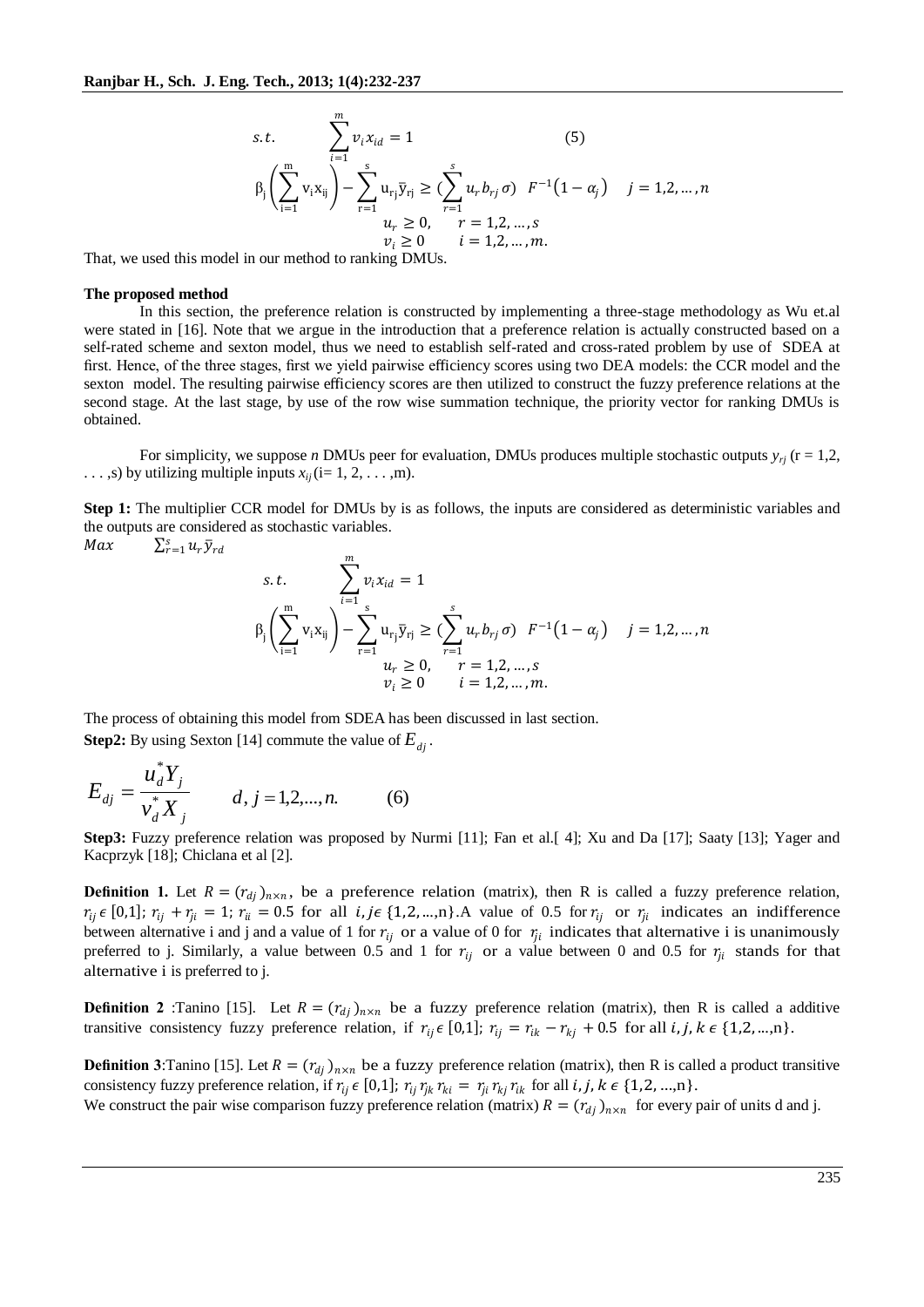$$
r_{dj} = \frac{E_{dd} + E_{jd}}{E_{dd} + E_{jd} + E_{dj} + E_{jj}}, r_{jj} = 0.5 \t j = 1, 2, ..., n. \t(7)
$$

**Step 4:** A fuzzy preference relation  $R = (r_{dj})_{n \times n}$  can be transformed to an additive transitive consistency fuzzy preference relation  $B = (b_{dj})_{n \times n}$  by the following two formulas:

$$
r_{i} = \sum_{j=1}^{n} r_{ij} \qquad i = 1, 2, ..., n \qquad (8)
$$
  

$$
b_{ij} = \frac{r_{i} - r_{j}}{2(n-1)} + 0.5 \qquad (9)
$$

**Step5:** The consistency fuzzy preference relation B provides a ranking order of the alternatives. This is accomplished by using the row wise summation technique as follows. The ranking weight (score)  $w_d$  given to  $DMU_d$  is calculated:

$$
w_d = \frac{\sum_{j=1}^{n} b_{dj}}{\sum_{d=1}^{n} \sum_{j=1}^{n} b_{dj}}
$$
 (10)

**Step 6:** Rank the DMUs in the descending order of ranking scores  $w_d$  ( $d = 1, 2, \ldots$  n). The most desirable DMU is the one with the highest score.

#### **APPLICATION**

As an empirical example, the proposed method is applied using some actual data of Iranian electricity distribution units. The Iranian electricity distribution units are public and act under the supervision of TAVANIR. The result are documented in Table1.

| <b>Table1.</b> Scores by proposed model |            |                |                |
|-----------------------------------------|------------|----------------|----------------|
| <b>DMU</b>                              | Company    | Stocha. Score. | Rank           |
|                                         |            | $\alpha = 0.5$ |                |
| 1                                       | Azarbaijan | 0.5010         | 11             |
|                                         | Gharbi     |                |                |
| $\overline{2}$                          | Esfahan    | 09573          | 4              |
| 3                                       | Hamedan    | 0.5254         | 10             |
| $\overline{4}$                          | Khozestan  | 0.9600         | 3              |
| 5                                       | Zanjan     | 0.4971         | 12             |
| 6                                       | Fars       | 0.8407         | 5              |
| 7                                       | Ardabil    | 0.6713         | 7              |
| 8                                       | Markazi    | 0.5368         | 9              |
| 9                                       | Ghazvin    | 0.9760         | $\overline{2}$ |
| 10                                      | Semnan     | 0.9891         |                |
| 11                                      | Hormozgan  | 0.5422         | 8              |
| 12                                      | Yazd       | 0.7516         | 6              |

## **CONCLUSION**

Stochastic models may be better suited for DEA when there is uncertainty associated with the inputs and/or outputs of DMUs or when an analyst may be wondering how much change can be incurred in the ranking of DMUs if some inputs and/or outputs change. In this paper we have discussed how to construct a preference relation using DEA, and derive the priority vector of the preference by a row wise summation technique in a multi attribute decision-making context, and then use the derived priority vector to better rate DMUs.

### **References**

1. Asgharian M, Khodabakhshi M, Neralic L; Congestion in stochastic data envelopment analysis: An input relaxation approach. International Journal of Statics and management system, 2010;5(1-2): 84-106.